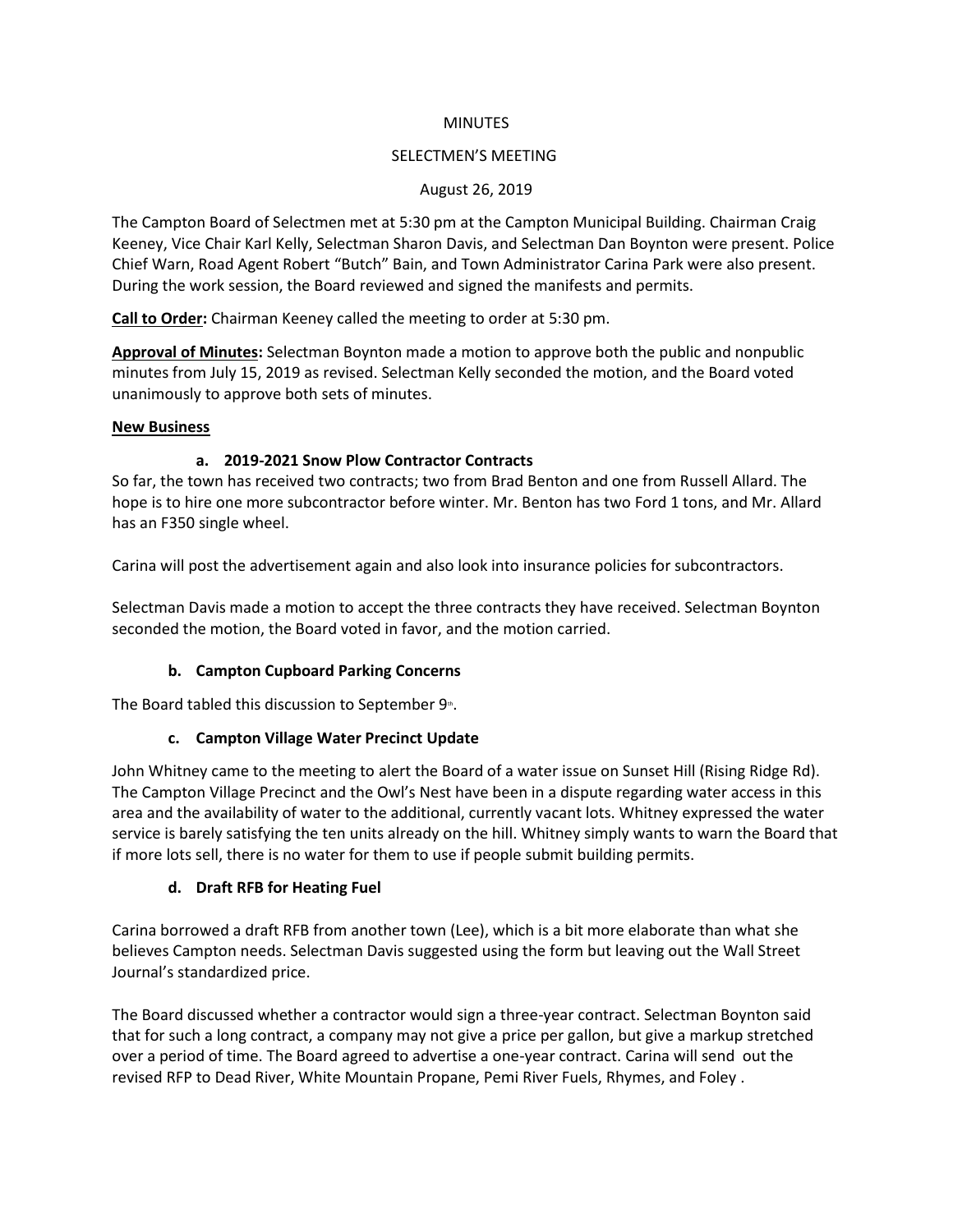### **Old Business**

#### **a. Revised Job Descriptions**

# • **Town Clerk / Tax Collector:**

The Board reviewed the revised document and made additional changes to consolidate some of the line items due to redundancy.

# **Selectman Davis made a motion to approve the Town Clerk/Tax Collector's job description. Selectman Boynton seconded the motion. All voted in favor and the motion carried.**

# • **Road Agent:**

The Board agreed to define "regular basis" in item 3 as "weekly," and change the phrasing of item 4 as "or ability to obtain." Carina will send the Board the revised version.

Butch asked for input from the Board on his gravel proposal. Selectman Boynton suggested Lower Beech Road be higher on the list and Chairman Keeney also mentioned that Beaver Brook Rd. needed attention.

### **Correspondence**

Carina introduced Corey Davenport to the Board, the new Administrative Assistant and the planning, zoning and assessing clerk.

The Police Department did not seize any dogs under RSA 466:14 this year but the Department has issued a handful of complaints for unregistered dogs.

The Board has not yet received a boiler quote for the Durgin Building from White Mountain, so Carina is looking for guidance on how to proceed.

# **Selectman Davis made a motion to hire Pemi River Fuels to replace the boiler in the Durgin Building. Selectman Kelly seconded the motion. All voted in favor and the motion carried.**

Ellyn Franklyn, Recorder, is going to be transitioning out of transcription by the year's end, but she is willing to work with potential hires and train them. The Board is willing to let her attempt this. Selectman Boynton also mentioned he would like to receive the minutes when they're drafted so he has more time to look them over instead of emailing them with the agenda for the next meeting.

The Town Fire – Rescue and Police Departments received a thank you from Fayette Potter, mother of the young woman who recently passed away suddenly.

Jennifer Maine, who owns White Mountain Karate, is hoping to hold a 5k Road Race this fall for a charity event around Veteran's Day. She wants to be respectful of the Blair Cemetery but she would like to start the race from the cemetery gazebo. Knowing the issues with this spot, including parking, the Board decided to instead suggest using the Liberty Tree located at the Pattee Conservation Area as a starting point.

#### **Board Concerns and Directives**